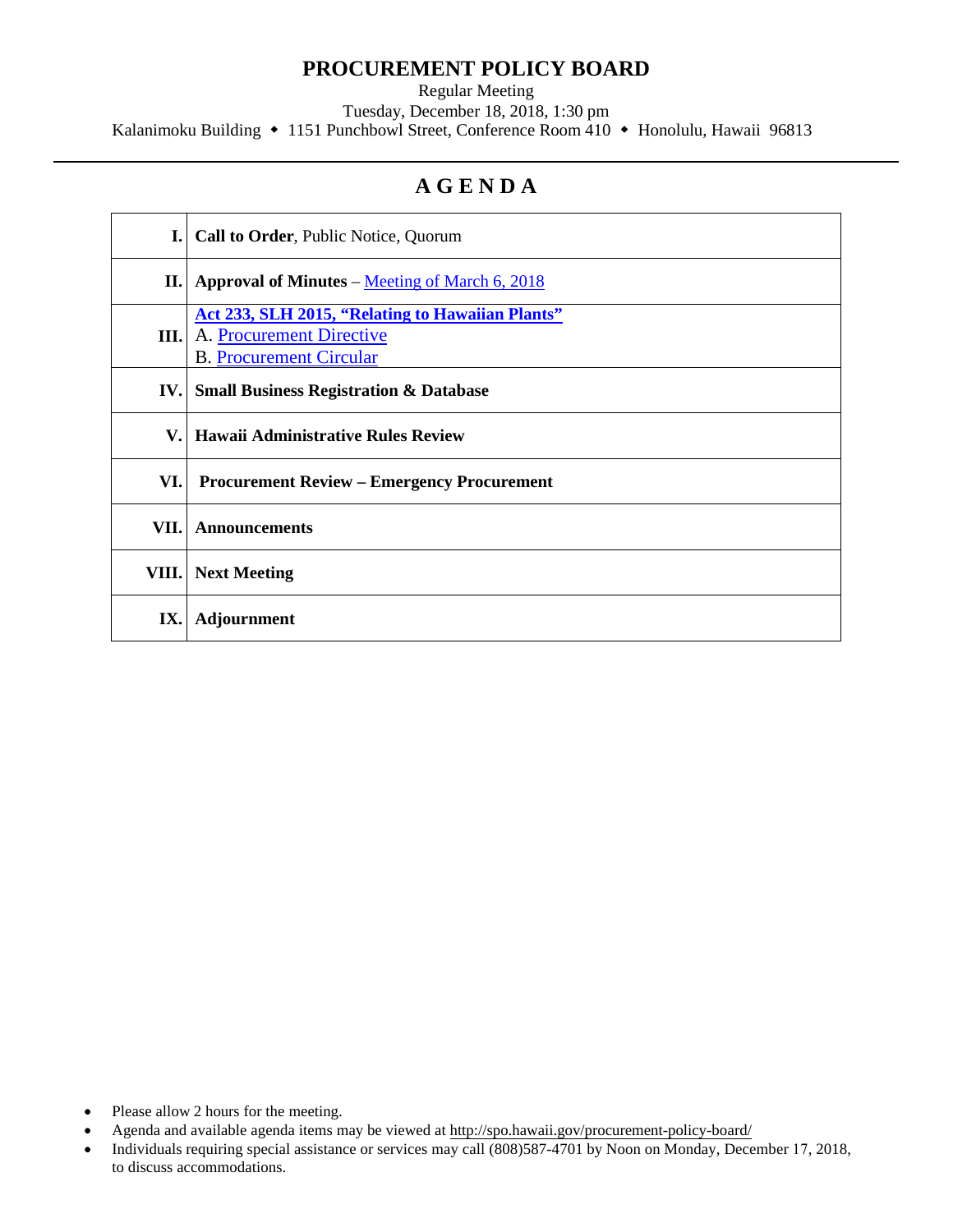### **PROCUREMENT POLICY BOARD Meeting Minutes Tuesday, March 6, 2018, 1 p.m. Comptroller's Conference Room Kalanimoku Building, Room 410, 1151 Punchbowl Street Honolulu, Hawaii 96813**

#### **Members Present**

Elizabeth Webb, Vice-Chair Kathy Suzuki-Kitagawa, Secretary Roderick K. Becker Lena Cullison Gary Kurokawa James Mastin

#### **Staff**

State Procurement Office Sarah Allen, Administrator Mara Smith, Assistant Administrator Ruth Baker Bonnie Kahakui Stacy Kauleinamoku Shawn Richey Kevin Takaesu

#### **Guests**

Shannon Alivado, General Contractors Assn. June Burke, Grainger Lance Inouye, General Contractors Association Shannon Law, AHFI Kamaile Maldonado, Office of Hawaiian Affairs Timothy Partelow, AHFI

Stella Kam, Department of the Attorney General Audrey Hidano, Department of Accounting and General Services Robyn Pfahl, Department of Agriculture

#### **I. Call to Order, Public Notice, Quorum**

Vice Chair Elizabeth Webb called the Procurement Policy Board (PPB) meeting to order at 1:00 p.m., with a quorum present.

#### **II. Approval of September 20, 2017, [Meeting Minutes](http://spo.hawaii.gov/wp-content/uploads/2014/10/2014_0929-PROCUREMENT-POLICY-BOARD-minutes-DRAFT.pdf)**

Gary Kurokawa made a motion to accept the minutes of the September 20, 2017, meeting as presented. Kathy Suzuki-Kitagawa seconded the motion, and the PPB members unanimously approved the minutes.

#### **III. Election of Officers**

Pursuant to Hawaii Revised Statutes 103D-201(3)(e), the members held an election for the position of chairperson, plus vice-chair and secretary. Lena Cullison made a motion to nominate

- Ms. Webb as Chair
- Ms. Suzuki-Kitagawa as Vice-Chair
- Roderick Becker as Secretary

Mr. Kurokawa seconded the motion, and the PPB members unanimously approved the slate of officers.

#### **IV. PPB Nominating Committee**

Ruth Baker of the State Procurement Office (SPO) reported that on March 5, 2017, she followed up with the Office of the Governor on the second person to appointed to the PPB Nominating Committee, but has not yet received a name. The initial letter requesting the names of two people was sent to the Governor in April 2017.

#### **V. Act 233, SLH 2015, "Relating to Hawaiian Plants"**

SPO Administrator Sarah Allen introduced Kevin Takaesu of the SPO and Kamaile Maldonado, Public Policy Advocate of the Office of Hawaiian Affairs (OHA). The SPO had previously presented a draft Procurement Directive and Procurement Circular to the PPB at its January 19, 2017, meeting. The PPB had various questions regarding the substitution and exclusion of plants.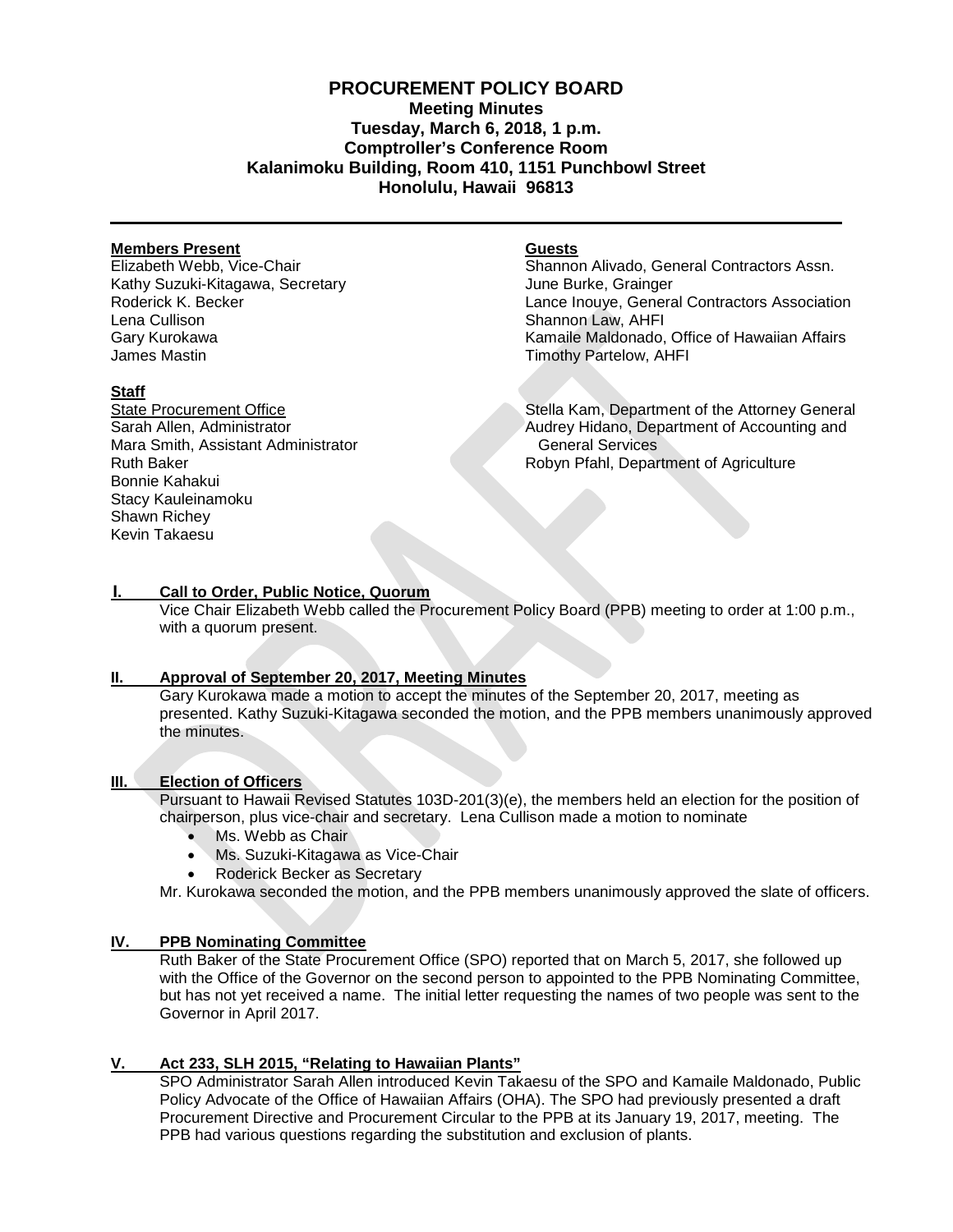Procurement Policy Board Meeting Minutes - Tuesday, March 6, 2018, 1 p.m. Page 2

> Mr. Takaesu explained that Ms. Maldonado will explain the Procurement Circular, Procurement Directive and Request for Information (RFI) regarding the implementation, request for information, and exclusions to Act 233, SLH 2015, Relating to Hawaiian Plants. The draft Procurement Directive and Procurement Circular were provided to the PPB for review.

Ms. Maldonado explained that HRS § 103D-408 formerly required the use of Hawaiian plants "wherever and whenever feasible," and now requires that new and renovated public landscaping include gradually increasing minimum percentages of Hawaiian plants, subject to exclusions. The law is to be implemented January 1, 2019, with a gradual timetable for the incorporation of Hawaiian plants as follows:

- 10% of the total plant footprint for landscaping by 2019
- 25% of the total plant footprint for landscaping by 2025
- 35% of the total plant footprint for landscaping by 2035

This requirement is subject to some exclusions, whereby areas landscaped for certain functions can be excluded from the total plant footprint upon which the minimum percentage of Hawaiian plants is based. Calculation of the total plant footprint and excluded areas are described in greater detail in the draft Procurement Circular.

The draft Procurement Circular states that a purchasing agency may approve a request to exclude a certain area of a project from the requirements of Act 233 (SLH 2015) because of special landscaping needs or environmental conditions. The Procurement Circular would establish and effectuate such guidelines and procedures.

Act 233 (SLH 2015) was signed into law by Governor David Y. Ige on July 13, 2015, and went into effect on June 30, 2016. However, the amendments will not affect landscaping plans or projects that have already been initiated, as Act 233 (SLH 2015) does not apply as to impair any contract existing as of the effective date of June 30, 2016.

Ms. Maldonado stated that following the passage of Act 233 (SLH 2015), OHA immediately began working with SPO staff to develop the procedures, standards, and guidelines to support the Act's exclusion provisions. She added that OHA has contracted to present 12 training sessions to be offered to landscaping professionals and procurement specialists on Hawaiian plants.

Ms. Maldonado reported that the draft Procurement Directive and Procurement Circular were circulated among many landscape industry professionals as well as several representatives of affected state agencies. OHA also presented information about the newly passed legislation at the 2016 Landscape Industry Council of Hawaii (LICH) Conference and received several informal comments during that session. In October 2017, OHA additionally issued a formal RFI requesting comments from landscaping professionals on the drafts of the Procurement Directive and Procurement Circular. OHA received feedback on exclusions based on landscaping needs that cannot be met by Hawaiian plants, and those exclusions were added to the Procurement Circular. There were other agencies and stakeholders who did not respond to the request for feedback on the Procurement Directive and Procurement Circular.

Ms. Allen said that the PPB can add exclusions to the Procurement Circular at any time.

As requested by the PPB members, the SPO will seek feedback on the guidelines and the exclusions to Act 233 (SLH 2015) and the draft Procurement Circular from the Public Works Divisions/Engineering Divisions in the State of Hawaii, and all Chief Procurement Officers.

The matter was tabled to a meeting to be held in April.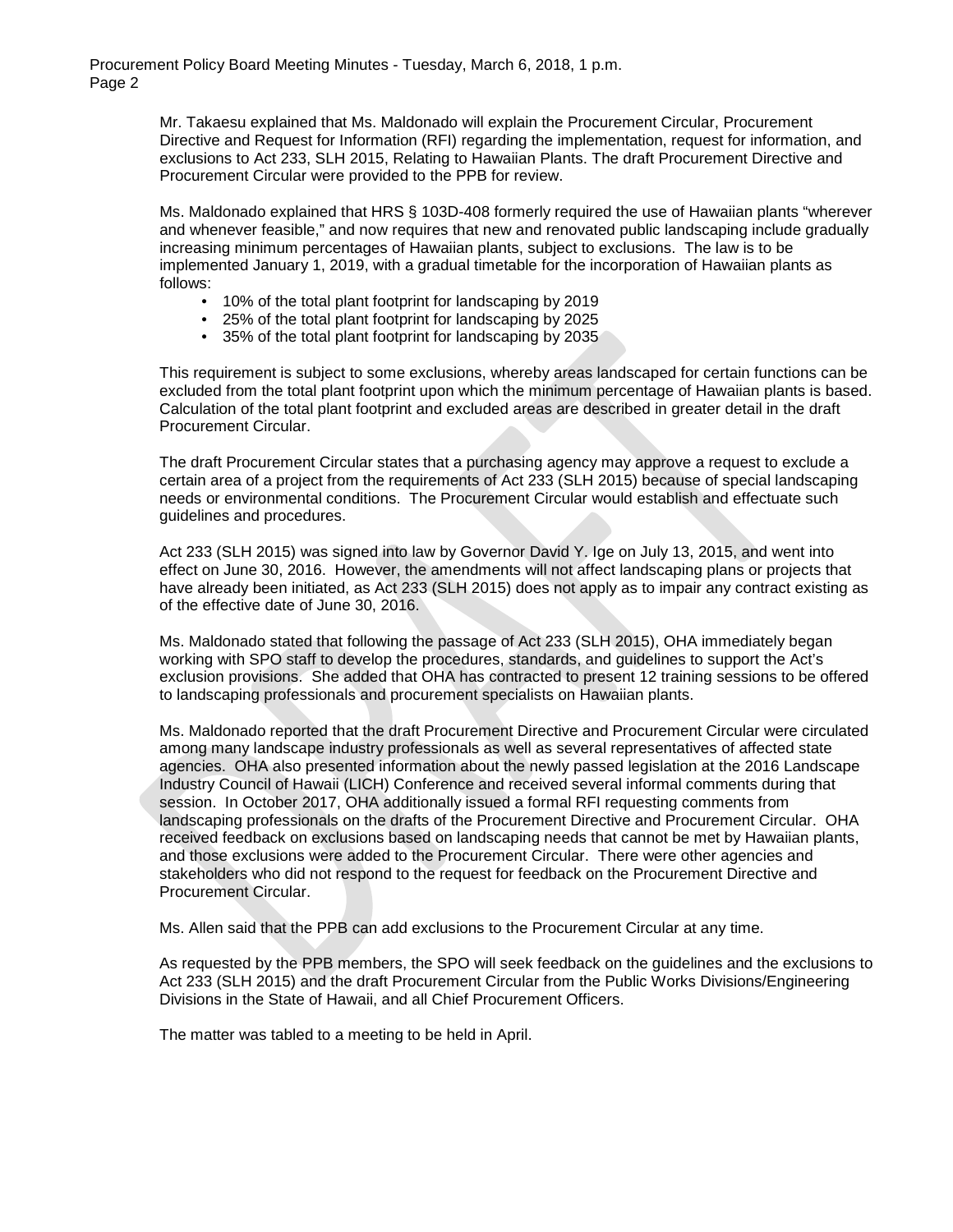Procurement Policy Board Meeting Minutes - Tuesday, March 6, 2018, 1 p.m. Page 3

#### **VI. Conforming of Rules**

Mr. Takaesu informed the PPB that the SPO must amend its Hawaii Administrative Rules (HAR) due to changes to the HRS, or to provide clarity and eliminate ambiguity in the rules. Pursuant to Hawaii Revised Statutes (HRS) §91-5, compilations shall be supplemented as often as necessary and shall be revised at least once every ten years. The SPO amended HAR 3-120, 3-122, and 3-130, in 2016. Mr. Takaesu stated that the SPO must review/compile approximately five chapters of the HARS, including HAR 3-122 and 3-125. After revising/drafting the rules, the SPO will have other state agencies and stakeholders review the rules. The next steps are having the Legislative Reference Bureau review the rules, then submitting the proposed rules to the PPB for review.

#### **VII. 2018 Legislature**

Ms. Allen reported that the SPO began the 2018 Legislative Session tracking 44 House Bills and 59 Senate Bills. The SPO continues to track or testify on 20 House Bills and 26 Senate Bills that are still alive after First Decking on March. Some of the bills are as follows:

- [HB 1963 HD1](https://www.capitol.hawaii.gov/measure_indiv.aspx?billtype=HB&billnumber=1963&year=2018)  Directs the PPB to adopt rules that establish procedures for joint offers and contract awards to joint offerors. SPO already allows for this, and testified that this bill is not necessary.
- [HB 2055](https://www.capitol.hawaii.gov/measure_indiv.aspx?billtype=HB&billnumber=2055) HD1 Appropriates funds to the SPO for two full-time construction procurement specialists to support the SPO. SPO supports this bill.
- [HB 2581](https://www.capitol.hawaii.gov/measure_indiv.aspx?billtype=HB&billnumber=2581&year=2018) HD2 Establishes the Office of Public-Private Partnership (P3) Office and allows P3s to exist in the state. While there are several bills regarding P3s, HB 2581 HD2 brings P3s into the Procurement Code. The Governor's version of the bill has P3s outside of the Procurement Code.
- [SB 2601](https://www.capitol.hawaii.gov/measure_indiv.aspx?billtype=SB&billnumber=2601) SD2 Requires periodic past performance. Ms. Allen will talk about this bill in the agenda item regarding "Past Performance."
- [SB 2602](https://www.capitol.hawaii.gov/measure_indiv.aspx?billtype=SB&billnumber=2602) SD1 Requires the PPB to conduct annual compliance examinations of procurement contracts that are more than \$50,000 of at least two departments, divisions, or agencies. A prior bill required the PPB to conduct audits. While SB 2602 SD1 changed the audits to reviews, the implication of this bill is that the reviews will be made public.
- [SB 2831](https://www.capitol.hawaii.gov/measure_indiv.aspx?billtype=SB&billnumber=2831) SD2 and [HB2404](https://www.capitol.hawaii.gov/measure_indiv.aspx?billtype=HB&billnumber=2404&year=2018)  Reinstates the UH President as CPO of UH's construction projects. SPO supports this bill.
- [SB 2913](https://www.capitol.hawaii.gov/measure_indiv.aspx?billtype=SB&billnumber=2913) SD1 Requires training and periodic review training. SPO supports this bill.
- [SB 2996](https://www.capitol.hawaii.gov/measure_indiv.aspx?billtype=SB&billnumber=2996) SD3 Establishes the Hawaii Airports Corporation, which separates the airports from the DOT and exempts the Corporation from the Procurement Code. SPO suggests that the Corporation have its own CPO jurisdiction within the Procurement Code.

#### **VIII. Small Business**

Ms. Allen provided background on the small business. There is a small business set-aside in the HRS since 2007, but it has not been implemented. She also reported that the SPO created a Small Business Advisory Group consisting of different stakeholders. Although the SPO is awaiting release of funds appropriated by pursuant to Act 42 (SLH 2017), it is looking at implementing a database in which small business can register.

#### **IX. eProcurement**

Ms. Allen reported that the SPO is conducting pre-work with the hope of the implementation of an eProcurement System, which will be a "cradle-to-grave" system that will handle various modules such as contract management, data analytics, vendor management, cataloging, and source selection. Until the SPO can obtain funding for an eProcurement system, it is working with a company that is providing a free business case evaluation on potential cost savings. It is also pulling metrics on gap analysis that was already conducted to see what procurement processes need to be fixed with each department.

#### **X. Hawaii Awards & Notices Data System (HANDS)**

HANDS launched on November 20, 2017, an upgrade from the Procurement & Awards Notices (PANS). HANDS incorporates the posting of solicitation and award notices and requests for CPO approvals into one application, with a single login and password. Users can post an award notice directly from a solicitation notice or CPO approval request, or create a solicitation on HIePRO or check compliance. The departments can assign roles and approval paths, and create a notification to all their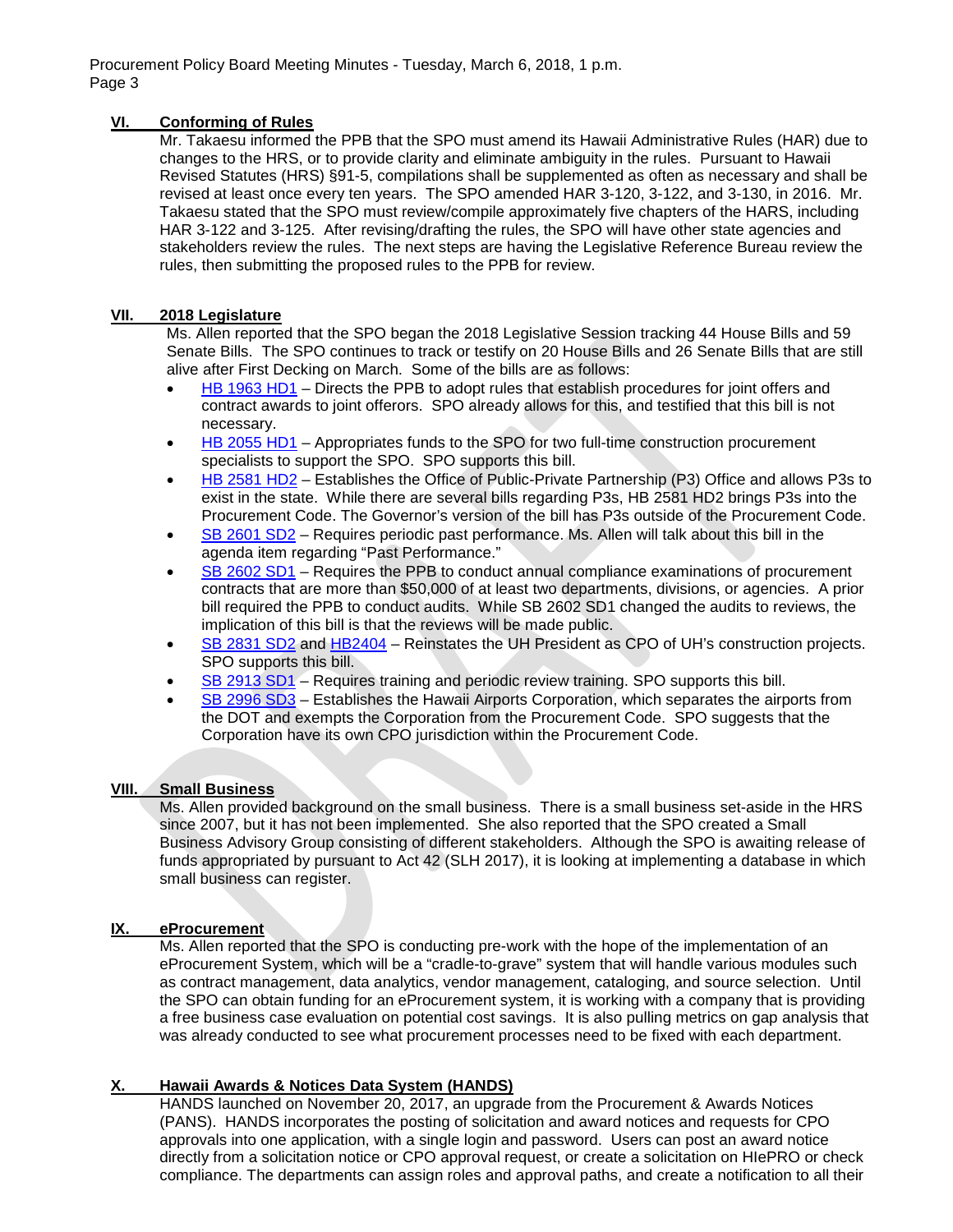Procurement Policy Board Meeting Minutes - Tuesday, March 6, 2018, 1 p.m. Page 4

> department users for both HANDS and HIePRO. Users have their own dashboard to keep track of their solicitations with a calendar and due dates.

> After SPO signed the statement of work for the project in August 2016, users were kept updated about the project through procurement circulars and periodic email blasts. In Fall 2017, SPO conducted four training sessions for 76 administrators and 240 users, and posted a video guide, user manuals and webinar recordings on the SPO website.

> The SPO continues to work with the developers to improve and enhance HANDS, which was to be a "one-stop shop" in which vendors can view all procurement notices across the state and a few other jurisdictions. The SPO also continues to work with the remaining jurisdictions on being interfacing with HANDS.

#### **XI. Training**

Ms. Allen reported that the SPO is working on updating and improving its training webinar, and starting a certification program. The challenge with implementing a certification program is finding one that is affordable for the state. She reiterated that [SB 2913 SD1,](https://www.capitol.hawaii.gov/measure_indiv.aspx?billtype=SB&billnumber=2913&year=2018) which requires training, continues to move through the 2018 Legislative Session.

#### **XII. Past Performance**

Ms. Allen stated that the PPB last discussed Past Performance during its meeting on October 30, 2014. The PPB asked to table the discussion on Past Performance until after it gets direction from the State Legislature. The issue is brought up in SB [2601 SD2,](https://www.capitol.hawaii.gov/measure_indiv.aspx?billtype=SB&billnumber=2601&year=2018) which will require a review of past performance in accordance with rules adopted by the PPB. The SPO will continue to track this bill. If the bill passes, the PPB can take up the discussion on Past Performance.

#### **XIII. Disaster Preparedness**

Ms. Allen said that the SPO will be participating in a disaster preparedness exercise. The SPO and the Hawaii Emergency Management Agency are reviewing the Federal Emergency Management Agency's (FEMA) terms and conditions to ensure that State and Counties have language in our contracts so we are not required to reimburse FEMA for purchases made during emergency situations. Ms. Allen is heading a task force with the National Association of State Procurement Officials to come up with terms and conditions for disaster procurement that can be consistently be applied to NASPO statewide contracts so they can withstand a FEMA audit.

#### **XIV. Announcements**

Robyn Pfahl of the Hawaii Department of Agriculture reported that the department is launching an initiative with the SPO on communications/outreach on how locally grown products can be used by state agencies through the Hawaii Product Preference.

#### **XV. Next Meeting**

The next PPB meeting will take place in April 2018. SPO staff will take a poll on the availability of members for the next meeting.

#### **XVI. Adjournment**

The meeting was adjourned at 2:40 p.m.

Respectfully submitted,

\_\_\_\_\_\_\_\_\_\_\_\_\_\_\_\_\_\_\_\_\_\_\_\_\_\_\_\_\_\_\_\_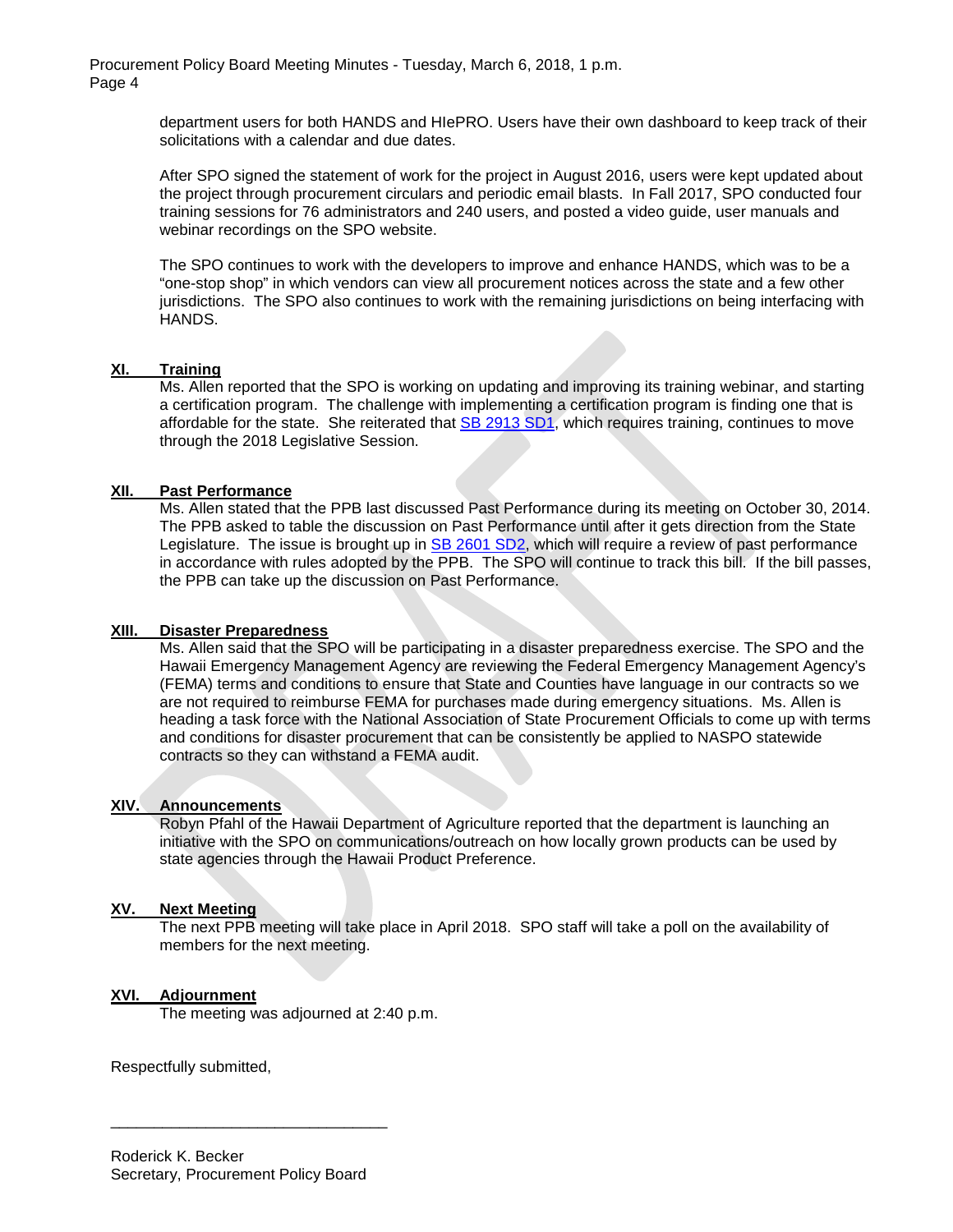**DAVID Y. IGE** GOVERNOR



**PROCUREMENT POLICY BOARD** RODERICK K. BECKER ELIZABETH WEBB LENA MOBIN CULLISON GARY KUROKAWA JAMES MASTIN KATHY SUZUKI-KITAGAWA

**SARAH ALLEN**

#### **STATE OF HAWAII STATE PROCUREMENT OFFICE**

P.O. Box 119 Honolulu, Hawaii 96810-0119 Tel: (808) 587-4700 email: state.procurement.office@hawaii.gov [http://spo.hawaii.gov](http://spo.hawaii.gov/) Twitter: [@hawaiispo](https://twitter.com/hawaiispo)

December 11, 2018

## PROCUREMENT DIRECTIVE NO. 2019-01

TO: Chief Procurement Officers (CPOs): Department of Education, Superintendent University of Hawaii, President Office of Hawaiian Affairs, Chairperson of the Board Hawaii Health Systems Corporation, President and Chief Executive Officer Judiciary, Administrative Director of the Courts Senate, President House of Representatives, Speaker

> Counties of Hawaii, Kauai, Maui, and City & County of Honolulu Executive Branch, Finance Director Legislative Branch, Chairperson of the County Council Board/Departments of Water Supply, Manager/Chief Engineer Honolulu Authority for Rapid Transportation, Executive Director

FROM: Sarah Allen, Administrator

SUBJECT: Act 233 SLH 2015 (HB 206 HD2, SD1, CD1): SECTION 2 Hawaiian Plants; use in public landscaping

House Bill No. 206 HD2, SD1, CD1 was signed by Governor on July 13, 2015, with the effective date of June 30, 2016. The purpose of this Act is to amend HRS §103D-408 to require that all publicly funded landscaping projects include a minimum percent of Hawaiian plants, in order to contribute to a Hawaiian sense of place, to reduce the use of non-native invasive plant species, and to support the preservation of Hawaii's cultural and ecological heritage.

SECTION 2 amends HRS §103D-408 in the following major ways:

- Renames HRS § 103D-408 as "Hawaiian plants; used in public landscaping."
- Defines Hawaiian plants.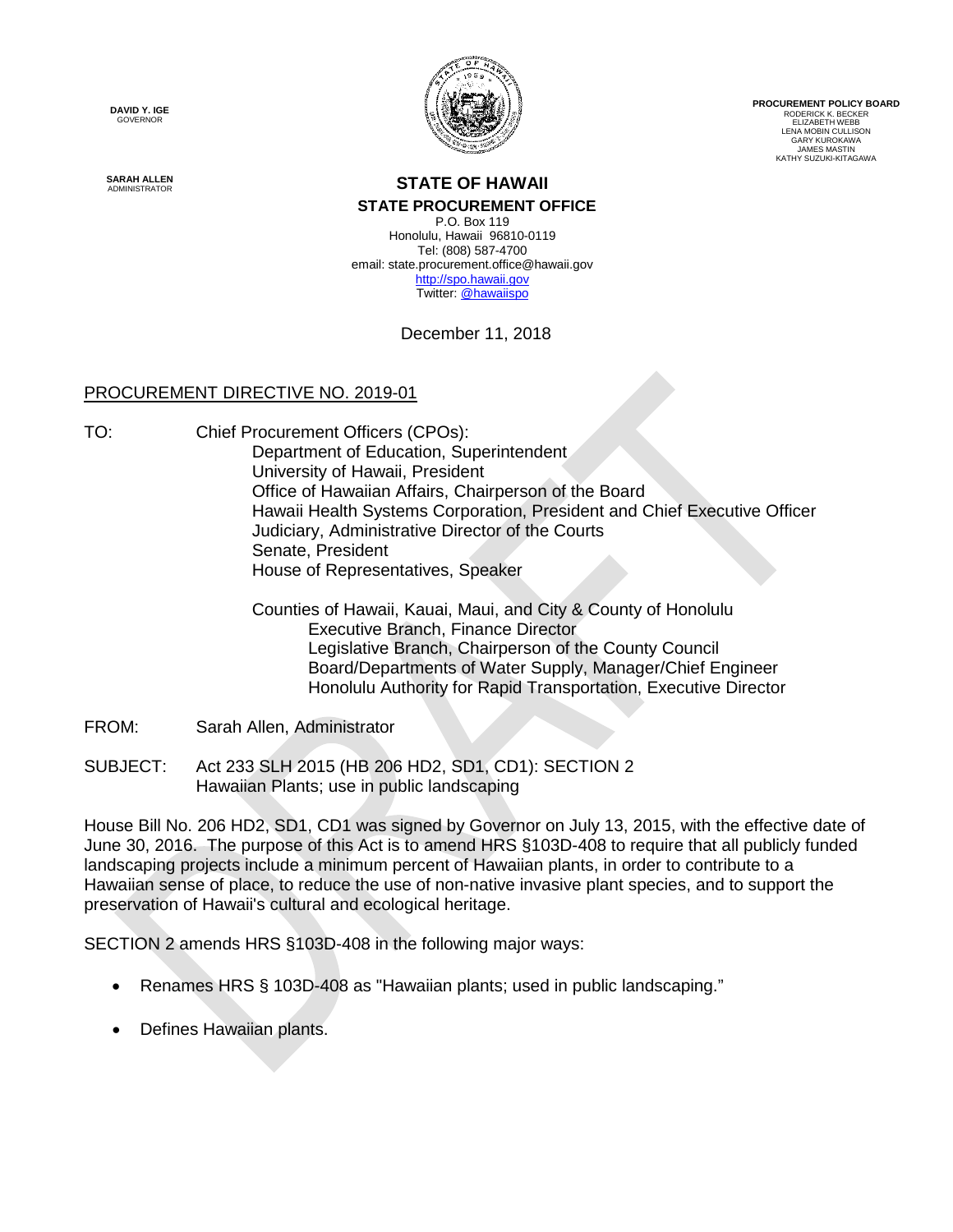- Subject to exceptions, requires all plans, designs, and specifications for new or renovated landscaping of State-developed buildings, complexes, facilities, or housing to incorporate minimum percentages of Hawaiian plants.
- Sets a timetable for the incorporation of Hawaiian plants into the plans, designs, and specifications of State Buildings as follows:
	- o By January 1, 2019, ten percent of the total plant footprint.
	- o By January 1, 2025, twenty percent of the total plant footprint.
	- o By January 1, 2030, thirty five percent of the total plant footprint.
- States that the purchasing agency may exclude from the total plant footprint calculations those areas where available Hawaiian plant species are not appropriate for the particular landscaping needs or environmental conditions of such areas. Exclusion procedures shall be established by the procurement policy board (PPB).

Procurement Circular No. 2019-03 provides guidelines and procedures for purchasing agencies to make determinations on request for exclusions from HRS §103D-408(c), and to provide additional information to support the implementation of Act 233.

NOTE: The amendments to HRS § 103D-408 shall not affect landscaping plans or projects that have already been initiated as Act 233 does not apply so as to impair any contract existing as of the effective date of June 30, 20[1](#page-6-0)6 pursuant to SECTION 3 of the Act.<sup>1</sup>

A complete listing of all current Procurement Directives is available at: [http://spo.hawaii.gov,](http://spo.hawaii.gov/) click on *References*, and then click on *Procurement Directives*.

If your staff has questions on the procedures for requesting an exclusion, they may contact Stacey Kauleinamoku at 586-0571 or e-mail [stacey.l.kauleinamoku@hawaii.gov,](mailto:stacey.l.kauleinamoku@hawaii.gov) or you may call me at 587-4700.

<span id="page-6-0"></span><sup>1</sup> Section 3 of Act 233 provides that "[t]his Act shall not be applied so as to impair any contract existing as of the effective date of this Act in a manner violative of either the Hawai'i State Constitution or article I, section 10, of the United States Constitution."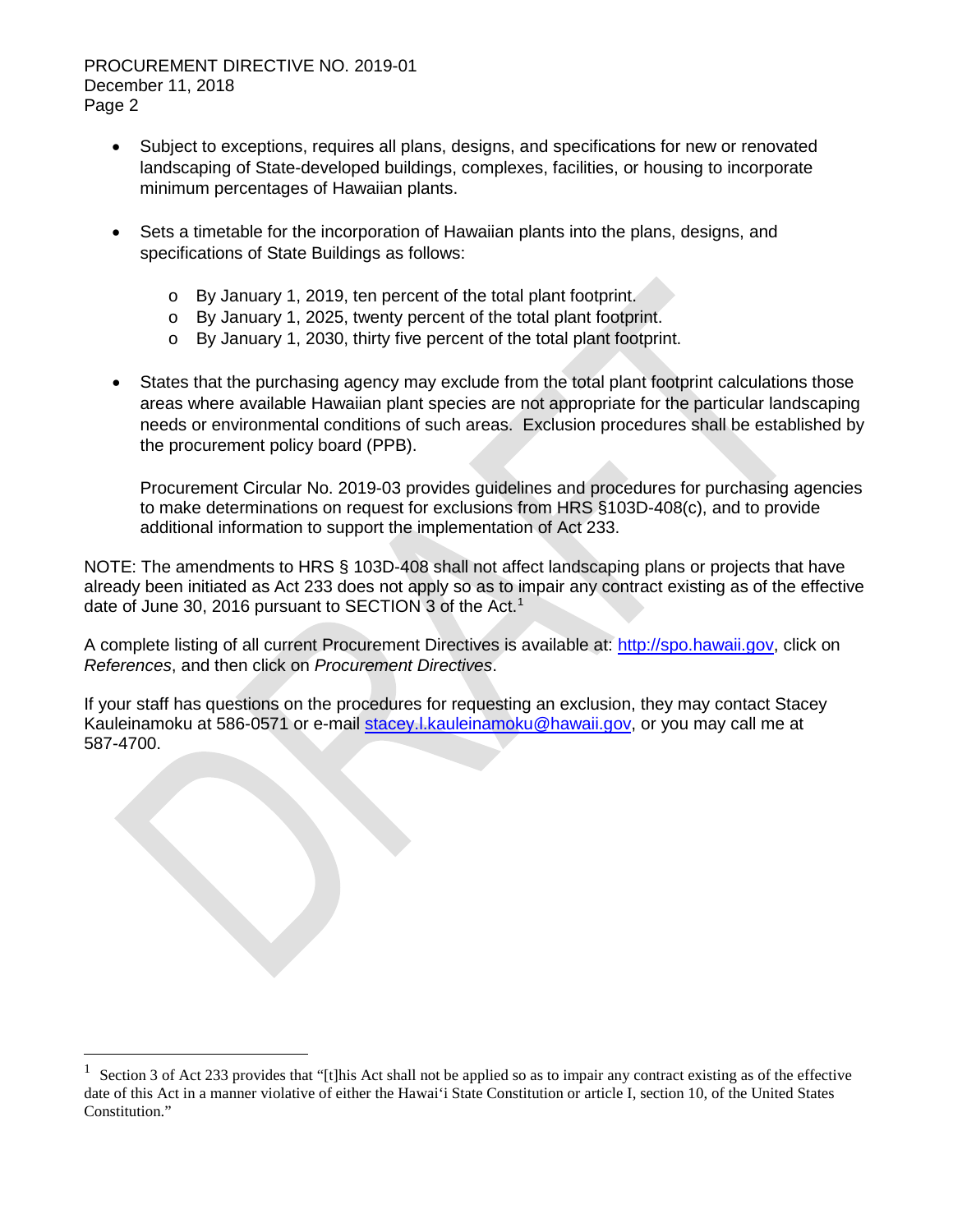**DAVID Y. IGE GOVERNOR** 



**SARAH ALLEN ADMINISTRATOR** 

## **STATE OF HAWAII STATE PROCUREMENT OFFICE**

P.O. Box 119 Honolulu, Hawaii 96810-0119 Tel: (808) 587-4700 email: state.procurement.office@hawaii.gov [http://spo.hawaii.gov](http://spo.hawaii.gov/) Twitter: [@hawaiispo](https://twitter.com/hawaiispo)

December 11, 2018

## PROCUREMENT CIRCULAR NO. 2019-03

TO: Office of the Governor, Chief of Staff Office of the Lieutenant Governor, Chief of Staff Executive Department Heads Hawaii State Public Library System, State Librarian

> Chief Procurement Officers (CPOs): Department of Education, Superintendent University of Hawai'i, President Office of Hawaiian Affairs, Chairperson of the Board Hawaii Health Systems Corporation, President and Chief Executive Officer Judiciary, Administrative Director of the Courts Senate, President House of Representatives, Speaker

Counties of Hawaii, Kauai, Maui, and City & County of Honolulu Executive Branch, Finance Director Legislative Branch, Chairperson of the County Council Board/Departments of Water Supply, Manager/Chief Engineer Honolulu Authority for Rapid Transportation, Executive Director

FROM: Sarah Allen, Administrator

SUBJECT: Act 233 SLH 2015 (HB 206 HD2, SD1, CD1): SECTION 2 Hawaiian Plants; use in public landscaping

This Procurement Circular is intended to provide notice and explanation of recent statutory amendments to HRS § 103D-408, pursuant to Act 233 (2015), regarding the use of Hawaiian plants in new or renovated landscaping for state projects using public moneys. The information provided below is intended to assist with implementation of Act 233 (2015). Additional information may be provided in the future in the form of Procurement Policy Board Guidelines and Procurement Circulars.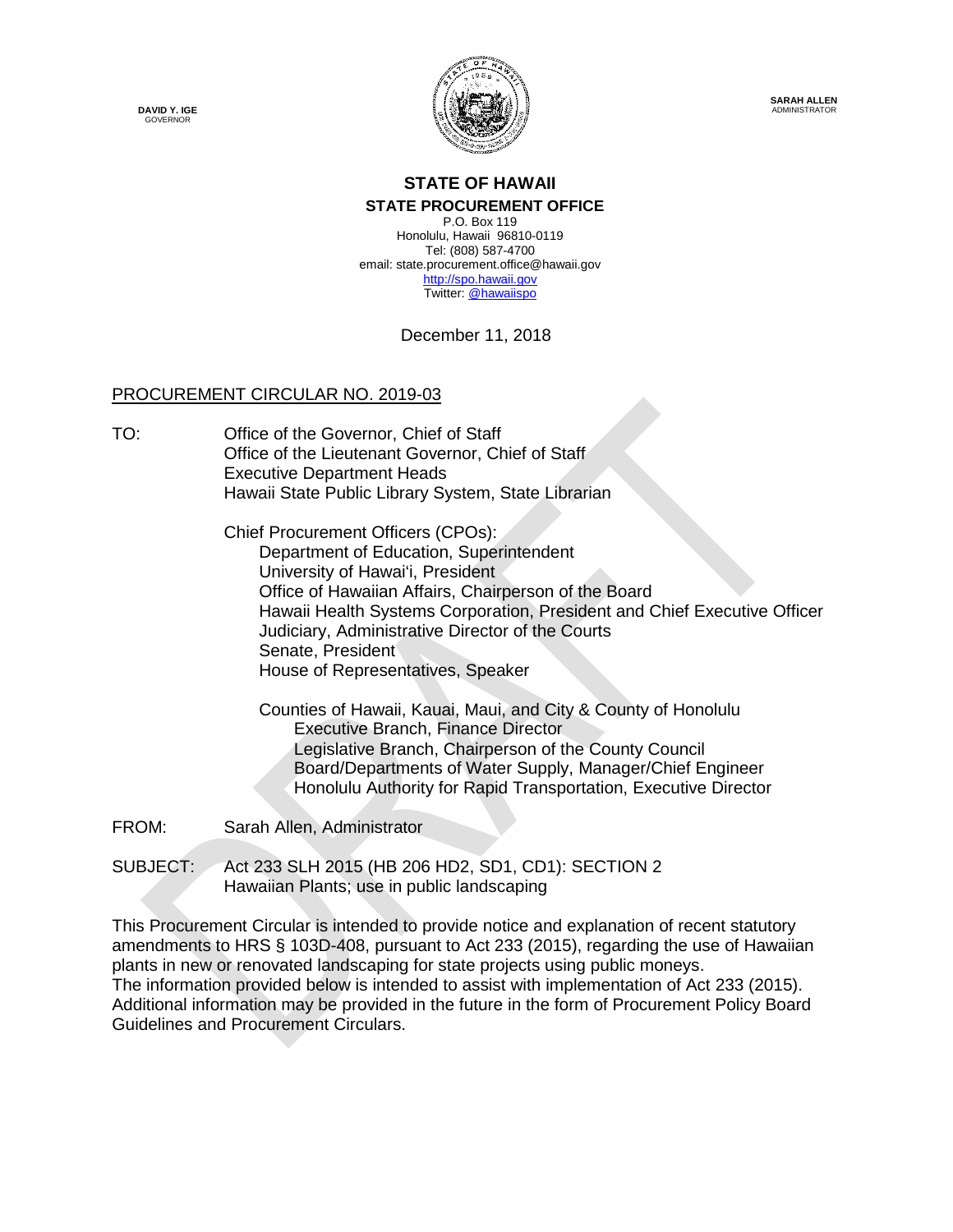Procurement Circular 2019-03 December 11, 2018 Page 2

## **I. Overview of Statutory Changes**

In 2015, the State Legislature amended HRS § 103D-408 to set clear mandates for the use of Hawaiian (native and Polynesian-introduced) plants in public landscaping, in furtherance of the preservation of Hawai'i's cultural and ecological heritage, among other purposes. *See* Preamble, Act 233 (Reg. Sess. 2015). Act 233 amended HRS § 103D-408 by removing the "wherever and whenever feasible" qualification for the use of native plants in public landscaping, and instead requiring new and renovated public landscaping projects to include gradually increasing minimum percentages of Hawaiian plants, subject to exclusions, as discussed below.

Act 233 was signed by Governor Ige on July 13, 2015, and became effective on June 30, 2016. The amendments made by the Act should not affect landscaping plans or projects that had already been solicited or contracted as of its effective date of June 30, 2016.[1](#page-8-0)

This guidance material is intended to provide guidelines for purchasing agencies to evaluate possible exclusions from HRS § 103D-408(c), and to provide additional information to support the implementation of Act 233.

## **II. Act 233 Requirements**

HRS § 103D-408 defines Hawaiian plants as endemic or indigenous plant species as well as those brought to Hawai'i by Polynesians before European contact, such as kukui, kalo, wauke, niu, noni, and kamani. The law intends to set clear mandates for the use of Hawaiian plants in public landscaping.

This law applies to all plans, designs, and specifications for construction of new or renovated landscaping of any building, complex of buildings, facility, complex of facilities, or housing developed by the State with public moneys.

#### **All plans, designs, and specifications for all State-developed, publicly-funded landscaping approved or solicited after the dates described below, must include the minimum Hawaiian plant footprints required by each date, subject further to the conditions and exceptions found in HRS 103D-408(a) and (d).**

HRS § 103D-408 continues to require that:

- 1. Cultivated plants can be used to fulfill Hawaiian plant requirements so long as they do not jeopardize wild plants in their natural habitat;
- 2. Wherever and whenever possible, the Hawaiian plants used to fulfill these requirements should be sourced from the island and ahupua a in which they were found or known to occur prior to European contact;
- 3. Each Hawaiian plant or group of plants used to fulfill these requirements shall be clearly identified with signs for the edification of the general public.

<span id="page-8-0"></span> $1$  Section 3 of Act 233 provides that "[t]his Act shall not be applied so as to impair any contract existing as of the effective date of this Act in a manner violative of either the Hawai'i State Constitution or article I, section 10, of the United States Constitution."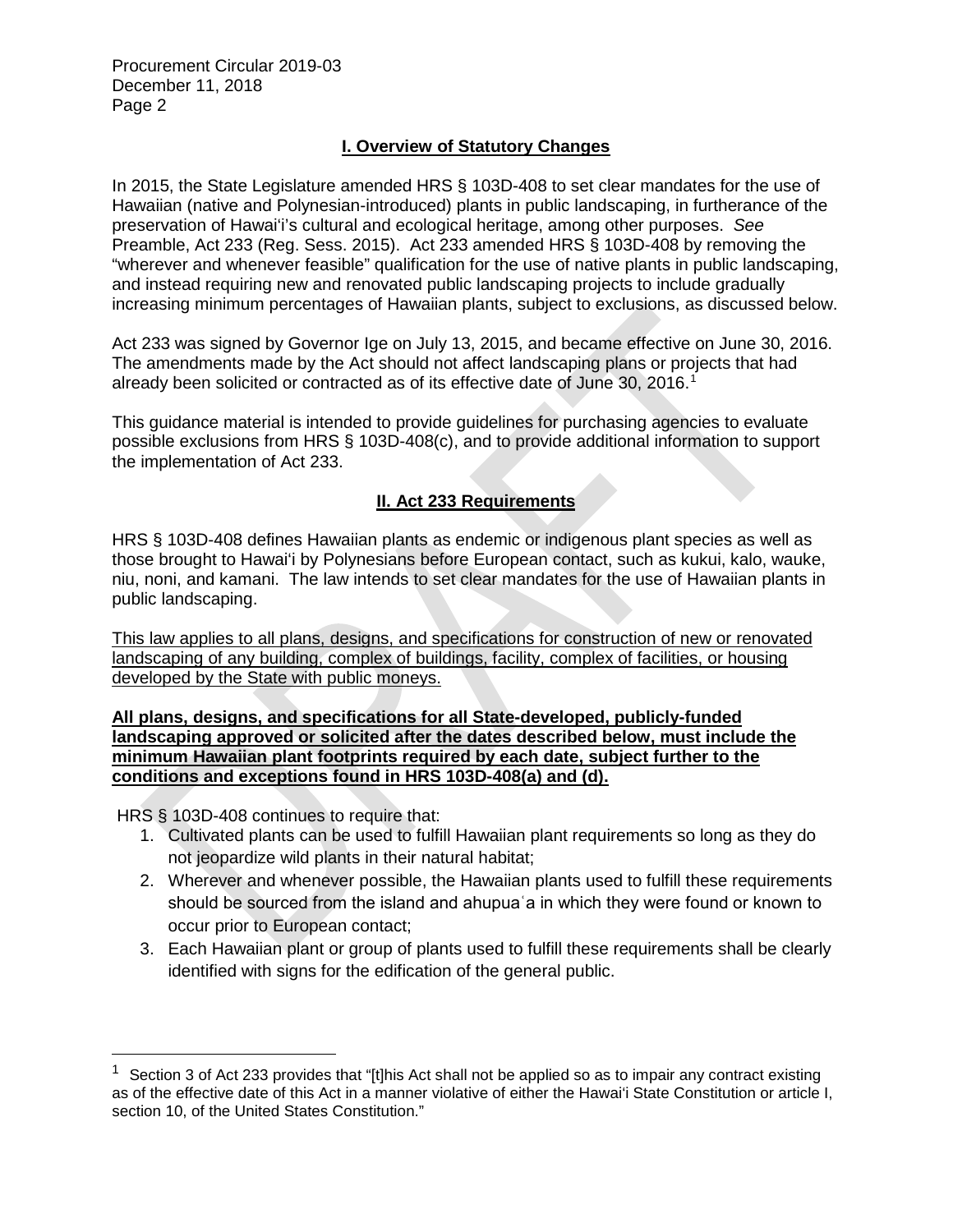Procurement Circular 2019-03 December 11, 2018 Page 3

Whereas HRS § 103D-408 formerly required the use of Hawaiian plants "wherever and whenever feasible," the statute now requires a gradually increasing minimum percentage of public landscaping projects to be composed of Hawaiian plants. Currently, HRS § 103D-408 requires that, subject to exclusions, Hawaiian plants shall compose:

- a. 10% of the total plant footprint for landscaping by 2019;
- b. 25% of the total plant footprint for landscaping by 2025; and
- c. 35% of the total plant footprint for landscaping by 2030.

As noted, this requirement is subject to some exclusions, whereby areas landscaped for certain functions can be excluded from the total plant footprint upon which the minimum percentage of Hawaiian plants is based. Calculation of the total plant footprint and excluded areas are described in greater detail below.

## **III. Definition of Hawaiian Plants**

**"Hawaiian plants"** are endemic, indigenous, and Polynesian introduced plants. Specifically, Hawaiian plants are defined in Act 233 (2015) as "any endemic or indigenous plant species, including land, freshwater, and marine plant species, growing or living in Hawai<sup>t</sup> without having been brought to Hawai'i by humans; or any plant species, including land, freshwater, and marine plant species, brought to Hawai`i by Polynesians before European contact, such as kukui, kalo, niu, noni, and kamani." HRS § 103D-408e.

## **IV. Procedures for Exclusion from Total Plant Footprint**

In a written memo for record for the contract file, the purchasing agency for any new or renovated landscaping may exclude from total footprint calculations those areas where Hawaiian plant species are not appropriate for the particular landscaping needs or environmental conditions of the plan or subject site.

At the sole discretion of the head of the purchasing agency ("HOPA"), an exclusion may be applied only to the footprint area necessary to serve the project functions for which there is no Hawaiian plant alternative including, but not limited to:

- 1) Areas of turf grass necessary for functional lawn space needed and intended for gatherings, events, recreation, roadway shoulders used for pedestrian access, etc.;
- 2) Landscaping for extreme environmental conditions (e.g.- where severe erosion threats require a level of control Hawaiian plants cannot provide);
- 3) The canopy footprints of trees designated as exceptional trees under chapter 58, and street trees; and
- 4) Landscaping associated with the following types of properties or uses:
	- a) A "historic property" under HRS § 6E-2 designated as "significant" under HAR § 13-275-6;
	- b) Property listed in the National Register of Historic Places;
	- c) Property listed in the Hawai'i Register of Historic Places;
	- d) Research sites;
	- e) Food or medicinal production plots; and
	- f) Cultural heritage gardens.